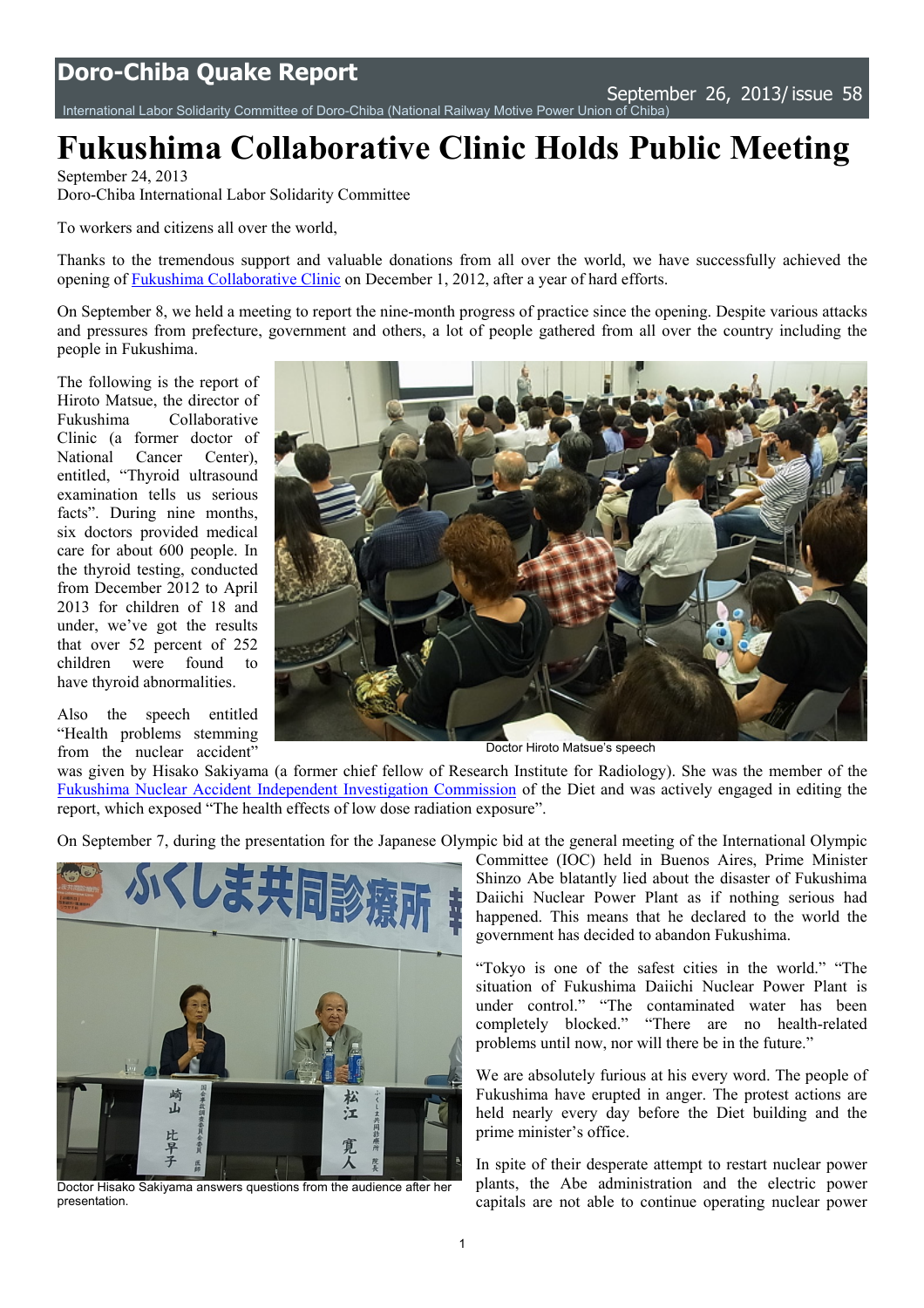plants. All of the plants in Japan are now stopped.

The government is contriving all evacuees to go back to their contaminated hometown. We face up to the issue and confront the government's scheme to force Fukushima people to be exposed to radiation. The aim of the government is to forge up a story that the Fukushima nuclear accident never happened. We share a strong anger with Fukushima people and are firmly resolved to organize a struggle to refuse radiation-exposed works in our work places.

The Fukushima Collaborative Clinic is currently opened as a temporary hospital at a rental building. We strive to establish a full-fledged regional comprehensive medical care center that provides not only medical treatment but also consultations and studies.

We will feel grateful if you would warmly follow the development of our clinic and give us your continued support. Thank you.

## **Thyroid Ultrasound Examination Tells Us Serious Facts**

Hiroto Matsue, Director of Fukushima Collaborative Clinic

Just now we've received disgusting news that the next Olympic Games in 2020 will take place in Japan. I doubt if they seriously believe Japan is a safe place to live. I'd like to propose, taking this opportunity for our purpose, to be engaged in activities of sending out an alarming appeal to the whole world from now on till 2020 that how Japanese people have been suffering from terrible effects and influences of the radiation exposure since the Fukushima nuclear plants disaster in 2011.

Our Fukushima Collaborative Clinic is opened on December 1 last year and has already been operating for about nine months. About 600 patients visited us. 6 doctors are working there as a cooperating team. We are very proud of these six experts engaged in the field working together in a clinic. So, please don't hesitate to come to us for examination and/or for consultation.

The fact is 90% of our visitors are children who are seriously concerned about the threat of thyroid cancer.

We have found ourselves being confronted with extraordinary fact that about half of the examined children are with abnormality in thyroid. In 43 cases out of 121 examined children, numerous miniscule cysts (filled with water and no cancer) were detected while in the normal cases of adults only one or two out of hundred examined patients are found to have two or three clear cysts of 1 to 2 cm in diameter. Contrary to these ordinary examples, 36% of thyroid examination of children in Fukushima shows such abnormality.

I've no such extraordinary experiences as an expert of ultrasonographic diagnosis in actual practice or in studying reports on patients. High figures indicate abnormality. We are obliged to assume that something happened to hurt the whole structure of thyroid of the patients and to produce such exceptionally numerous miniscule cysts. No other cause is possible than the influence of radiation. It is absolutely necessary to continue for decades examination of children with the abnormal thyroid like honeycomb.

## **The Results of Ultrasound Examination of Thyroid by the Fukushima Collaborative Clinic**

The number of examinations for minors of 18 years old or younger is 252 from December 2012 to April 2013.

No disorder detected: 121 cases (48% of total) Remarkable cases: 131 cases (52% of total) Nodule: 3 cases Cysts: 121 cases Numerous miniscule cysts: 43 cases (out of the whole examination: 17%) (out of the whole detected cysts: 36%) Nonuniform Structure: 7 cases

Fukushima Collaborative Clinic usually takes at least 10 or 15 minutes for the examination of patients. The examination conducted by prefectural hospitals, however, spent only 2 or 3 minutes according to the mothers who experienced those examinations. It needs 10 minutes or more to take pictures and record the results of examination for further diagnose as proof. The official medical institutions have apparently no intention of serious examination of the patients without any